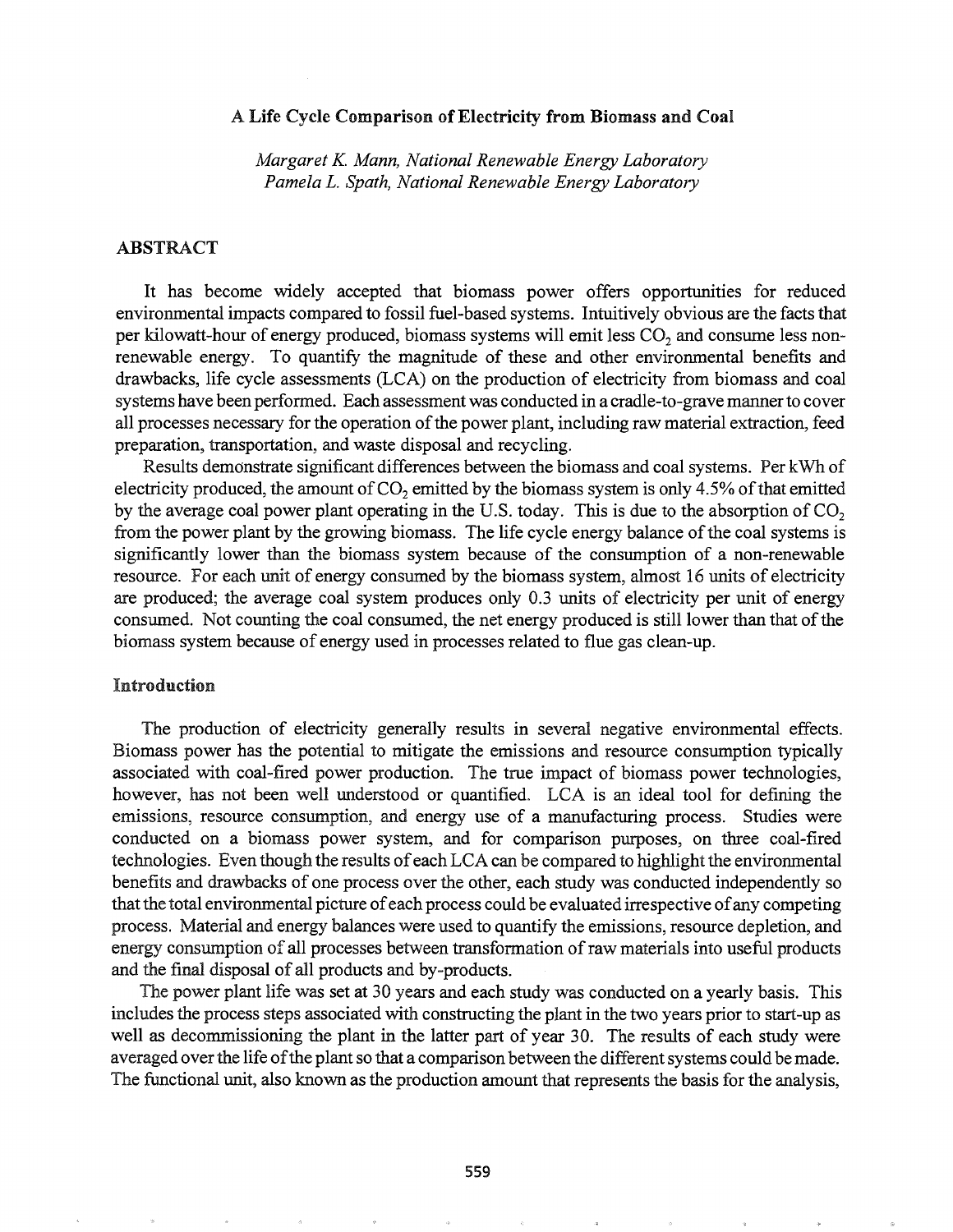was chosen to be the unit of energy produced. Thus the results are per kWh of net electricity produced by the power plant.

### Details Of the Coal LCA

The coal LCA was a joint effort between the National Renewable Energy Laboratory (NREL) and the Federal Energy Technology Center (FETC) to examine the environmental status of current coal-fired power plants along with future coal technologies. Three cases were examined: 1) a plant that represents the average emissions and performance of currently operating coal-fired power plants in the U.S. (this tells us about the status quo), 2) a new coal-fired power plant that meets the New Source Performance Standards (NSPS), and 3) a highly advanced coal-fired power plant utilizing a low emission boiler system (LEBS). To better manage the data generated, the system was broken into three subsystems: coal mining, transportation, and electricity generation. Some of the specifics of this coal LCA study are outline below, however, for more details about the methodology and results refer to Spath and Mann (1998).

### Average Coal Plant

The average coal power plant consists of the following main equipment/process steps: pulverized coal boiler, baghouse filter, conventional limestone flue gas clean-up (FOC) system, heat recovery steam generator, and steam turbine. The emissions for this case represent the average emissions from all U.S. coal-fired power plants in 1995. These were calculated by dividing the total coalgenerated U.S. emissions of a particular pollutant on a weight basis (kg) by the total electricity generated (kWhr) from coal in the U.S. To maintain a mass balance around the power plant, a specific plant with emissions similar to the calculated averages and which is feeding the designated type of coal for this LCA was identified. The actual resource requirements, final emissions, and energy consumption from this specific plant were used in the study. The capacity ofthis plant was 360 MW, with a feed rate of 3,272 Mg bone dry coal per year at 100% capacity.

# NSPS Coal Plant

Emissions for this case are calculated based on flue gas clean-up removal efficiencies such that the power plant meets the New Source Performance Standards (NSPS), the Clean Air Act Amendment (CAAA), and other requirements like state or regional regulations. Table 1 gives the standards of performance for new electric utility steam generating units using fossil fuels, otherwise know as the NSPS, taken from the Code of Federal Regulations (40 CFR 60.42a, 60.43a, and 60.44a). New plants built after 1978 are required to meet these standards. This case has the same process configuration as the average plant, but is sized at 425 MW; the coal required at 100% capacity is 3,532 Mg/day on a bone-dry basis. The main difference between the NSPS plant and the average plant is in the flue gas clean-up removal efficiencies, achieved through design changes such as boiler modifications and more advanced clean-up technologies.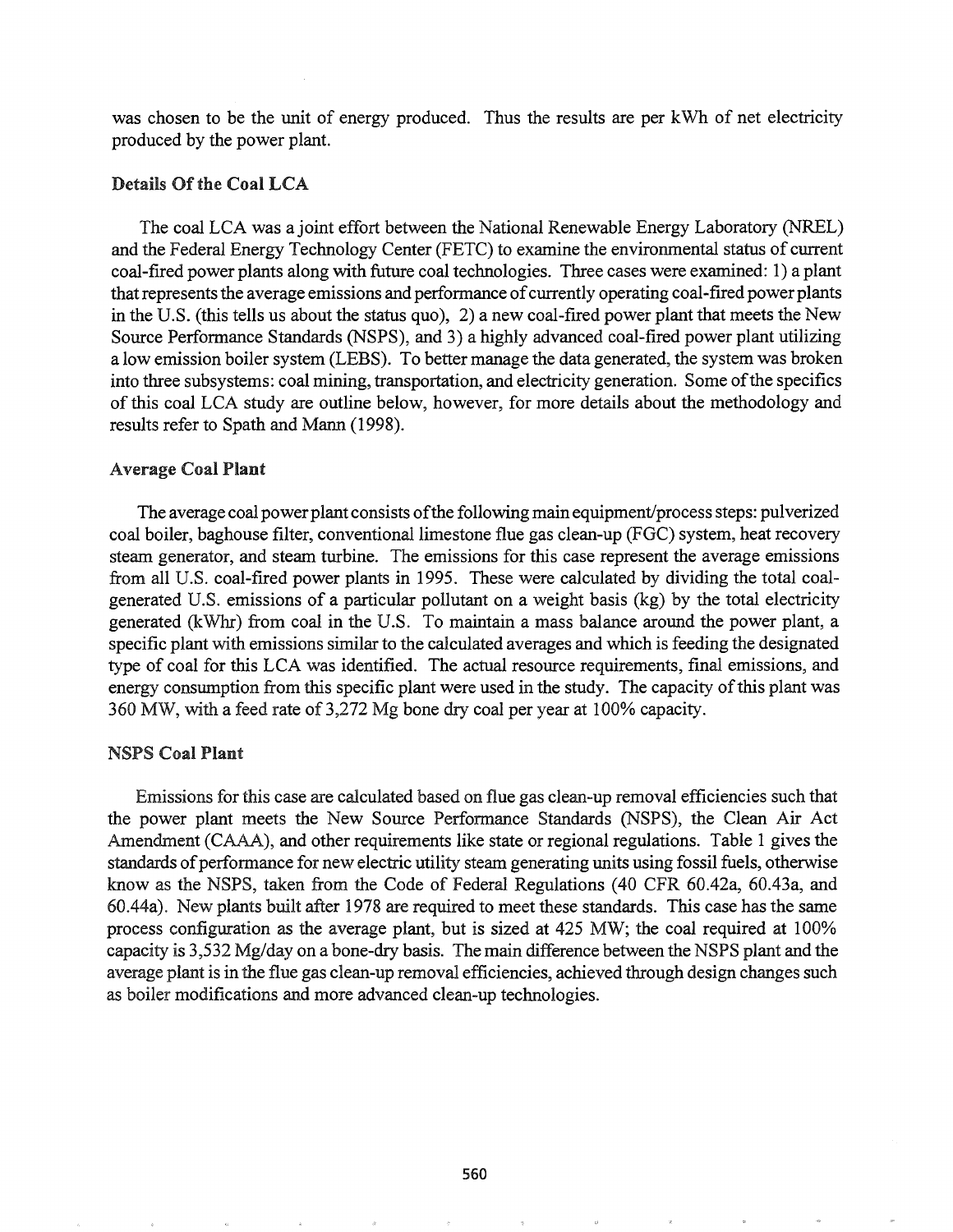|                 | g/GJ heat input, HHV<br>(lb/MMBtu) |  |  |  |  |
|-----------------|------------------------------------|--|--|--|--|
| $NO_{x}$        | 260(0.60)                          |  |  |  |  |
| SO <sub>v</sub> | 258 (0.60)                         |  |  |  |  |
| particulates    | 13(0.03)                           |  |  |  |  |

Table 1: New Source Performance Standards for Fossil-Fueled Power Plants

# LEBS Coal Plant

Emissions for this case are those forecasted from a future plant utilizing a Low Emission Boiler System (LEBS). LEBS is projected to have significantly higher thermal efficiency, better performance, and a lower cost of electricity than current coal-fired power plants. The technology being considered in this assessment is by the developer, DB Riley Inc and is being developed under Department of Energy sponsorship. The objective of the LEBS program is to develop technologies that result in lower emissions such that the  $NO<sub>x</sub>$  and  $SO<sub>x</sub>$  emissions are 1/6 of the NSPS and the particulate emissions are  $1/3$  of the NSPS. The DB Riley technology uses a low-NO<sub>x</sub> system with advanced burners, air staging, and a wet ash slagging system. The copper oxide flue gas clean-up process uses a regenerable sorbent, removing both  $SO_2$  and  $NO_x$  from the flue gas; sulfuric acid or sulfur, instead of a solid waste, is produced from the  $SO_2$ . The sorbent is regenerated using natural gas as the reducing agent. The capacity of the LEBS plant is 404 MW, with a coal requirement of 2,729 Mg/day (bone dry basis).

### Coal Mining

All three cases use the same type of coal (Illinois No.6), and both surface and underground mining were examined. The coal is either surface mined via strip mining or mined by the underground technique oflongwall mining. The processes studied include raw material extraction, equipment manufacture, coal mining, all necessary transportation of chemicals, etc., and any upstream processes. The resources, energy, and emissions associated with the mining equiplnent are based on the types ofmachinery used for each coal excavation process, the fuel requirements, and the lifetime of the machinery.

Overall, the environmental impacts from surface and underground mining were not found to be significantly different in any of the three power plant cases examined. The main difference between these two mining techniques is that the surface mining subsystem results in a higher amount of airborne ammonia emissions due to the production of ammonium nitrate explosives which are used at the mine. For example, the average yearly airborne ammonia emissions for the average case are 0.099 g/kWh of net electricity produced for surface mining versus 0.00022 g/kWh of net electricity produced for underground mining. Anotherimportant difference between the two mining techniques is that underground mining requires limestone which emits a large amount of particulates during its production. Therefore the particulate emissions in systems using this mining method will be higher. For example, the average yearly particulate emissions for the average system are 0.0092 g/kWh of net electricity produced for the surface mining case versus  $0.93$  g/kWh of net electricity produced for underground mining.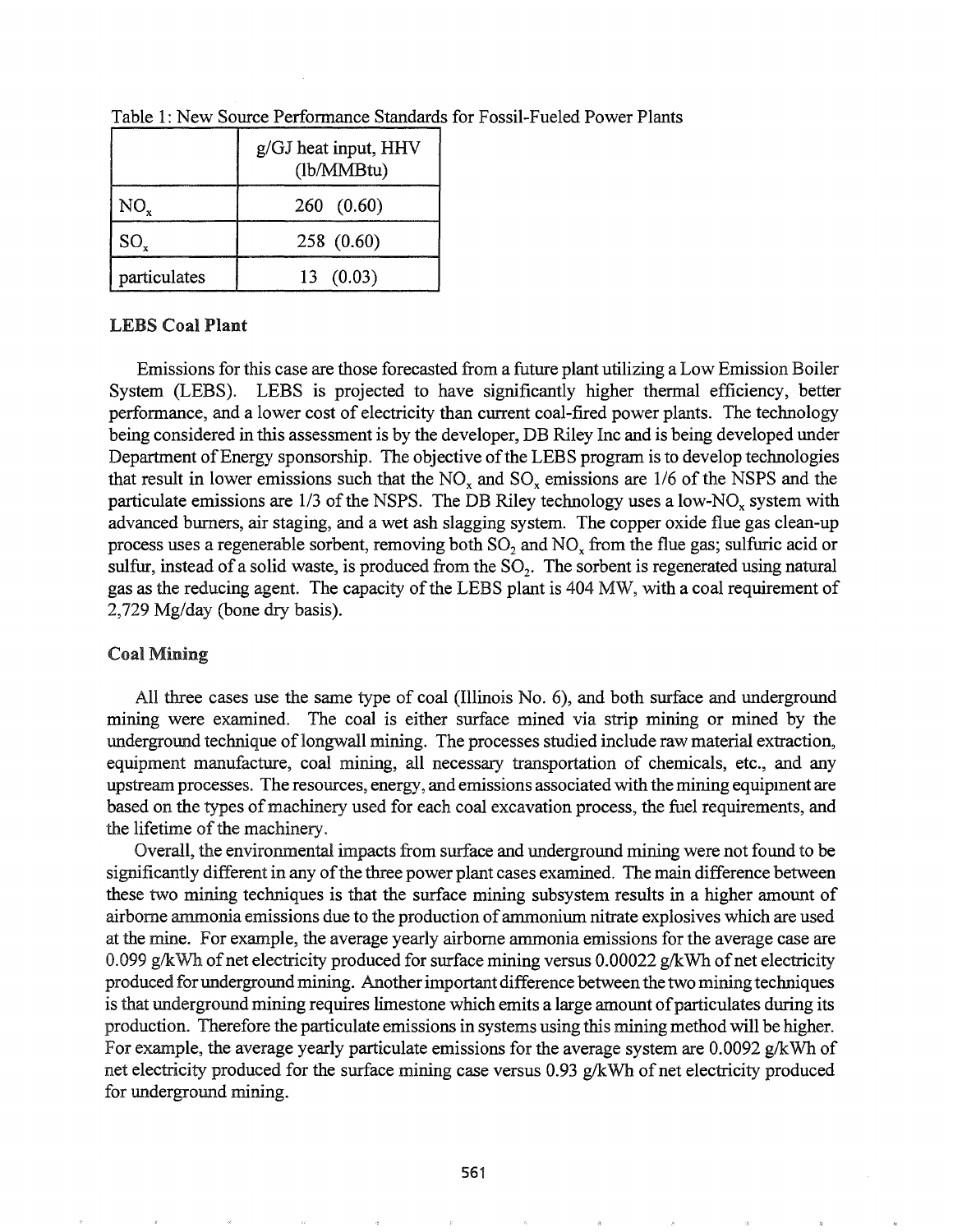### Transportation

Three forms of transportation were considered for the coal-to-electricity system: barges, trains, and trucks. Data indicate that coal transport by trucks is relatively small, and therefore is assumed to be zero in this analysis. However, some amount oftruck transport was considered for transporting otheritems such as chemicals, wastes, etc. The area where Illinois No.6 coal is mined is landlocked, so some coal transport by railcar is required even when considering barges as the primary means of transport. Also, some of the coal which travels by barge is later transferred to railcar for overland shipment to its final destination. Thus, the following four transportation cases were examined: (1) average user by land: railcar = 483 km, (2) average user by river: railcar = 48 km plus barge = 435 km, (3) farthest user: railcar = 1,538 km plus barge = 504 km, and (4) mine mouth: minimal truck transport.. The results presented in this paper are based on the average user by river transport case.

The trucks, trains, and barges use diesel fuel, light fuel oil, and heavy fuel oil, respectively. The resources, energy, and emissions related to extracting crude oil, distilling it, producing a usable transportation fuel, and distributing it to refueling stations plus the emissions produced during combustion of the fuel were included in the total inventory. The material requirements for each of the various modes oftransportation were used in detennining the resources, energy, and emissions associated with vehicle production and decommissioning.

# Details of the Biomass LCA

An LCA on the production of electricity from biomass in a combined cycle system based on the Battelle/FERCO gasifier was completed in 1997. In keeping with the cradle-to-grave concept of LCA, the energy and material flows of all processes necessary to operate the power plant are included in the assessment. The overall system consists of the production of biomass as a dedicated feedstock crop, its transportation to the power plant, and electricity generation. Upstream processes required for the operation of these sections are also included. The primary purpose of conducting this LCA was to answer many of the questions that are repeatedly raised about biomass power in regards to  $CO<sub>2</sub>$  and energy use, and to identify other environmental effects that might become important once such systems are further implemented. For details aboutthe methodology and results for this biomass to-electricity LCA refer to Mann and Spath (1997).

#### **Biomass Power Production**

The system studied is built around the concept of power generation in a biomass integrated gasification combined cycle (IGCC) plant. This technology improves the efficiency of the conventional steam cycle by adding a gas turbine, which generates electricity from the combustion ofthe gasifier fuel gas. Steam is raised in a heat recovery steam generator and passed through a standard steam turbine. Although the capital cost of this system is higher than that of the conventional steam boiler/steam turbine, the higher efficiency results in a lower cost of electricity.

The gasifier examined is low pressure and indirectly heated, like that developed at Battelle Columbus Laboratories specifically for biomass gasification. Future Energy Resources Corporation now owns the rights to this technology and is participating in its demonstration at the existing McNeil power plant in Burlington, Vermont. This system is called indirectly heated because the heat necessary for the endothennic gasification reactions is supplied by sand circulating between the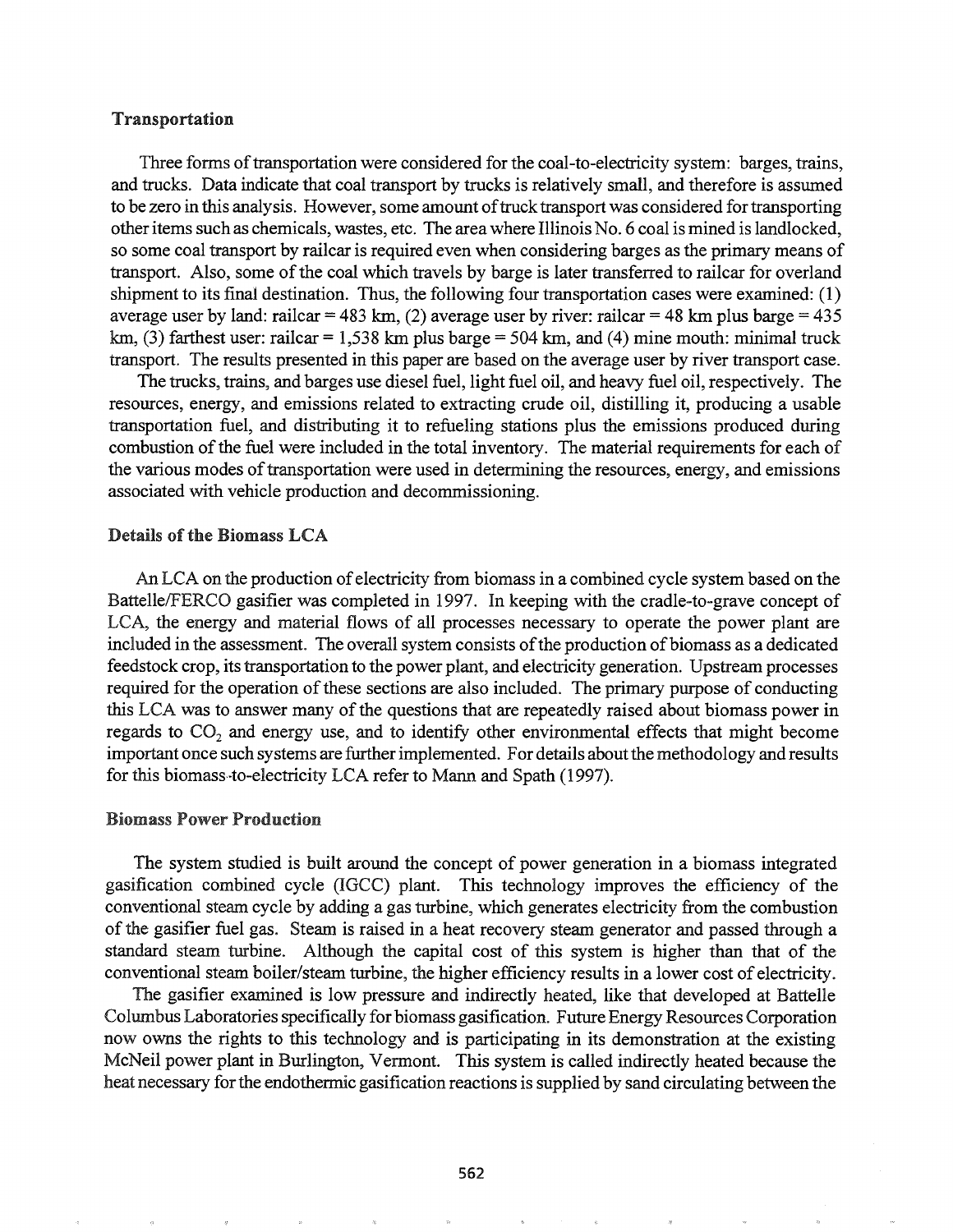char combustor and the gasification vessel. The IGCC plant studied was sized at 113 MW, and requires 1,334 bone dry Mg/day at 100% capacity.

### Feedstock Production

The biomass used in the IGCC plant was assumed to be supplied from an energy plantation as hybrid poplar wood chips grown on seven-year rotations at a rate of 13.4 dry Mg/ha/year (6 dry t/acre/year). Hybrid poplar requires less fertilization than most traditional row crops such as com, but field trials indicate that nitrogen, phosphorus, and potassium fertilizers will be necessary. In the base case, nitrogen fertilizer, as a 50/50 mixture of urea and ammonium nitrate, was assumed to be applied at a rate of 100 kg/ha nitrate in year four of the seven year rotation. Phosphorus was assumed to be applied as triple superphosphate, at a rate of  $22.4 \text{ kg/ha}$  as P in year one of the seven year rotation. Also in the first year, potassium, or potash fertilizer, was applied as  $K<sub>2</sub>O$  at a rate of 39.2 kg/ha as K. Potassium and potash fertilizers were not required in subsequent years.

From experience gained in hybrid poplar field trials, herbicide application has been found to be necessary for the proper growth and survival of young trees. For the LCA, both a pre-emergent herbicide (Oust<sup>™</sup> by DuPont) and a post-emergent herbicide (Roundup™ by Monsanto), were assumed to be used. The application rate of each is  $36.5 \text{ cm}^3$  of active ingredient per hectare in the first and second years of each crop rotation. These herbicides will be applied before planting and during crop establishment; no herbicide applications are expected to be required once canopy closure occurs. The use of pesticides to control insects and small mammals on hybrid poplar plantations is expected to be unpredictable and sporadic, if at all. For the study conducted, use of pesticides was assumed to be zero. Transportation of farm chemicals was assumed to be 60% by rail and 40% by truck over a distance of 640 km.

All water required by the biomass as it grows was assumed to be supplied by rainfall. Therefore, the resources consumed do not include water use at the plantation. Also, emissions and energy use do not reflect any irrigation practices should they be used. However, the emissions and energy use for each operation required to plant, grow, and harvest biomass were included in the LCA.

The soil on which hybrid poplar is grown has the potential to sequester carbon such that the total amount of atmospheric carbon that is absorbed by the biomass is more than that contained in the biomass to the power plant. Because the actual amount sequestered will be highly site specific, and given that the values in the literature vary so widely and are based on a small number of field trials, it is impossible to say what constitutes a representative value. Therefore, a range of values was incorporated into the sensitivity analysis, with the base case assumption that there will be no net soil carbon gain or loss.

## Major Results

Although each LCA examined many different air, water, and solid waste emissions, plus numerous natural resources, only major results will be presented here. Except for the discussion of total system energy balance, results are given per kWh of net electricity production.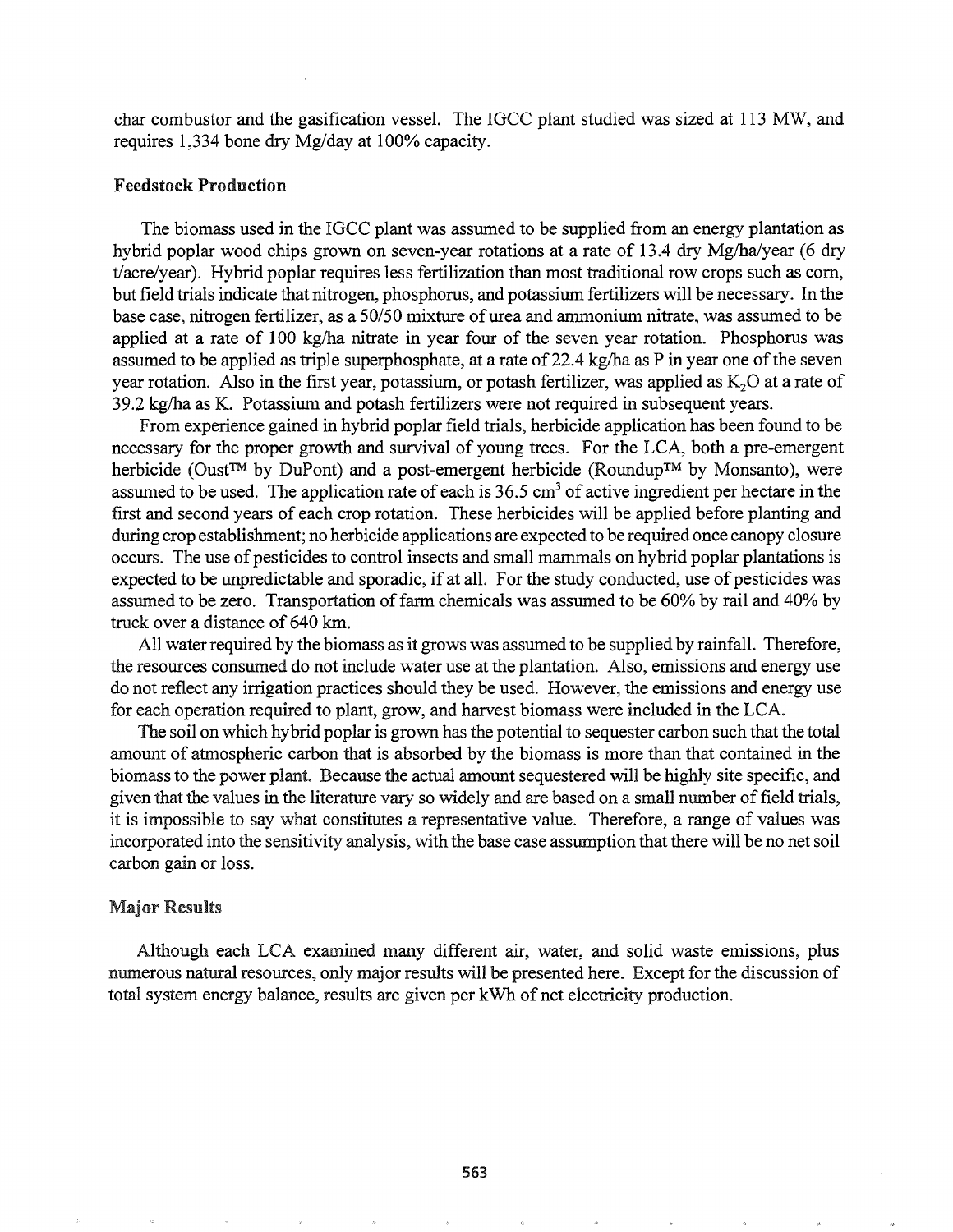# Air Emissions

Because of increasing concerns about the role of man-made gases on global climate change, special attention is directed toward  $CO<sub>2</sub>$ . Quantifying  $CO<sub>2</sub>$  emissions from the power plant are not as much of a concern as looking at the net  $CO<sub>2</sub>$  produced by the entire life cycle system. This is especially obvious when biomass systems are being studied since  $CO<sub>2</sub>$  is absorbed during photosynthesis, greatly reducing CO<sub>2</sub> emissions per unit of energy produced.

Figures 1 and 2 illustrate the major sources and amounts of  $CO<sub>2</sub>$  emissions for the biomass IGCC and average coal systems. In terms of total air emissions,  $CO<sub>2</sub>$  is emitted in the greatest quantity from all systems examined. Net  $CO<sub>2</sub>$  emissions from the biomass IGCC system account for approximately 67% by weight of all air emissions. From the coal systems,  $CO<sub>2</sub>$  accounts for 98-99% of the total air emissions. However, note that in the case of the biomass IGCC system, because carbon dioxide emitted from the power plant is recycled back to the biomass as it grows, net emissions from this system are only 4.5% of those from the average coal system. Net  $CO<sub>2</sub>$  emissions for the NSPS and LEBS coal cases are 941 g/kWh, and 741 g/kWh of net electricity produced, respectively.



The carbon closure of a system can be defined to describe the net amount of  $CO<sub>2</sub>$  (as carbon) released from the system in relation to the total amount of carbon circulating through the system. Referring to Figure 1, the carbon closure of the biomass IGCC system is:

$$
(1 - \frac{net}{Ctotal}) * 100 = (1 - \frac{46}{46 - 890}) * 100 = 95\%
$$

Because no  $CO<sub>2</sub>$  is removed from the atmosphere by the coal systems, their carbon closures will always be zero. The carbon closure of the biomass IGCC system could be higher than 95% if the soil on which the biomass is grown is able to permanently sequester carbon.

In addition to  $CO<sub>2</sub>$ , two other greenhouse gases, methane and  $N<sub>2</sub>O$ , are produced by these systems. The capacity of methane and  $N<sub>2</sub>O$  to contribute to the warming of the atmosphere, a measure known as the global warming potential (GWP) of a gas, is 21 and 310 times higher than  $CO<sub>2</sub>$  (Houghton, *et al*, 1995). Thus, the GWP of a system can be normalized to  $CO<sub>2</sub>$ -equivalence to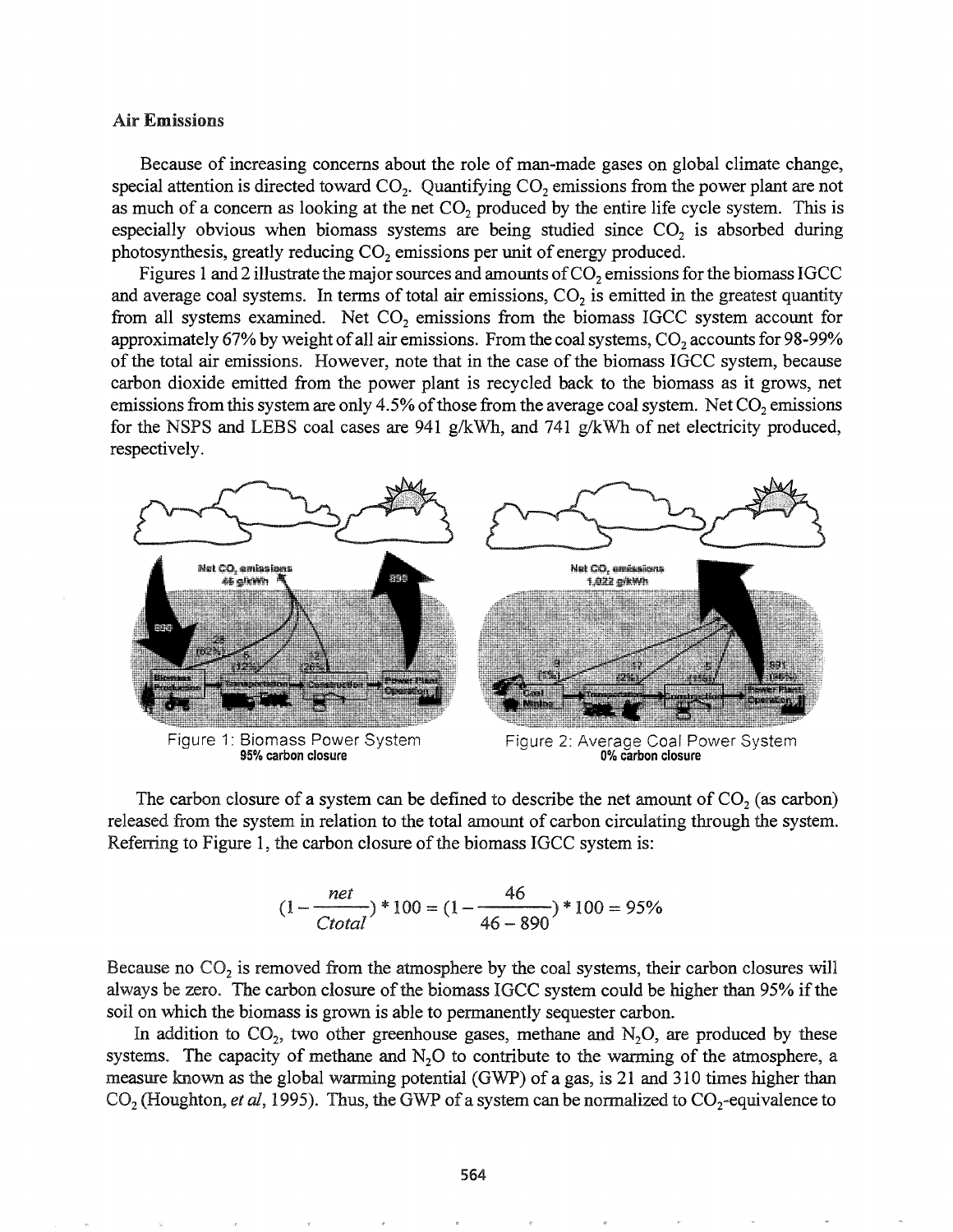basis, and net  $CO_2$  emissions, for each of the systems studied. Because the majority of the air emissions are  $CO_2$ , the methane and N<sub>2</sub>O do not significantly add to the global warming potential of the system.

|                                       | <b>Biomass</b><br><b>IGCC</b> | Average<br>coal | <b>NSPS</b><br>coal | <b>LEBS</b><br>coal |
|---------------------------------------|-------------------------------|-----------------|---------------------|---------------------|
| Net $CO_2(g/kWh)$                     | 46                            | 1,022           | 941                 | 741                 |
| Net GWP<br>$(g CO2)$ equivalent /kWh) | 49                            | 1,042           | 960                 | 757                 |

Table 2: Global Warming Potential, and Net  $\mathrm{CO}_2$  Emissions

Figure 3 shows the major air emissions from these systems, excluding  $CO<sub>2</sub>$ . Isoprene, the compound used to model biogenic emissions from the biomass as it grows, is also emitted at a rate of21 g/kWh from the biomass IGCC system. It's extremely important to remember when studying these results, that the magnitude of different emissions cannot be compared to infer an environmental impact.



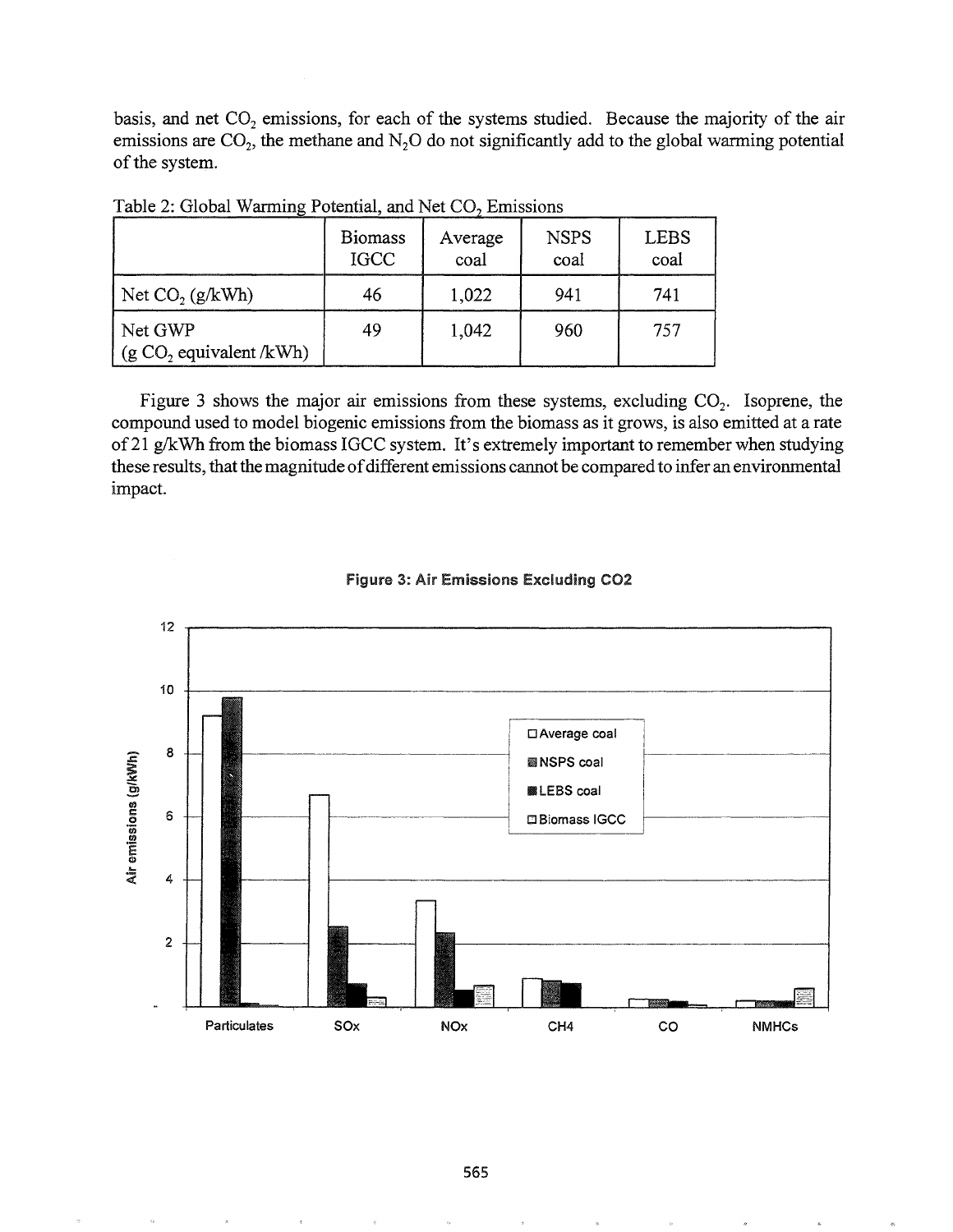In all three coal cases the power plant produces most of the  $SO_x$ ,  $NO_x$ , and  $CO$  while most of the methane comes from the mining operations. For the average and NSPS cases, the majority of the particulates come from the production of limestone (89% of the total particulate emissions for both cases). Although the overall amount of particulates are considerably less for the LEBS system, the bulk of the particulates are emitted by the power plant during normal operation (47% of the total particulate emissions); the second predominant source of particulates is copper oxide production (22% ofthe total particulate emissions). For all three coal cases, the NMHC emissions are evenly distributed among the mining, transportation, and power plant subsystems. However, for the LEBS system it should be noted that 36% of the total NMHC emissions are emitted during natural gas production.

For the biomass LCA, significant air emissions were found to come from all three subsystems, but primarily from feedstock production and the power plant. Particulate emissions, although not found to be released in significant quantities overall, are greater than six times higher during the two years of plant construction than during normal operation when examining the emissions on a yearly basis. NMHC emissions, primarily from operating the power plant, represent only 0.9% of all air emissions including CO<sub>2</sub>. The majority of air emissions produced in the feedstock production section are typical of those from diesel-fueled farm equipment. However, the total amount of these emissions is small in comparison to air emissions from the power plant.

# Energy

The energy use within each system was tracked so that the net energy production could be assessed. Upstream processes such as feedstock production, transportation, and chemical manufacture consume significant quantities of primary energy, resulting in less net energy produced by the system overall. Several types of efficiencies can be defined to study the energy budget of the biomass and coal systems. First, the power plant efficiency, defined in the traditional sense as the energy delivered to the grid divided by the energy in the feedstock to the power plant (coal and natural gas in the LEBS case or biomass). Four other types of efficiencies can be defined as shown in Table 3. Energy results are shown in Table 4.

| Life cycle efficiency (%)<br>(a) | External energy<br>efficiency $(\%)$ (b) | Net energy<br>$\epsilon$ ratio<br>(c) | External energy ratio<br>$\mathbf{d}$ |  |  |
|----------------------------------|------------------------------------------|---------------------------------------|---------------------------------------|--|--|
| $Eg - Eu - Ec - En$              | $Eg - Eu$                                | Eff                                   | Ŀg                                    |  |  |
| $Ec + En + Eb$                   | $Ec + En$                                |                                       | $Eff - Ec - En$                       |  |  |

Table 3: Energy Efficiency Definitions

where:

 $Eg =$  electric energy delivered to the utility grid

 $Eu$  = energy consumed by all upstream processes required to operate power plant

 $Ec = energy contained in the coal fed to the power plant$ 

En = energy contained in the natural gas fed to the power plant (LEBS case only)

 $Eb$  = energy contained in the biomass fed to the power plant (biomass case only)

 $Eff = fossil$  fuel energy consumed within the system (e)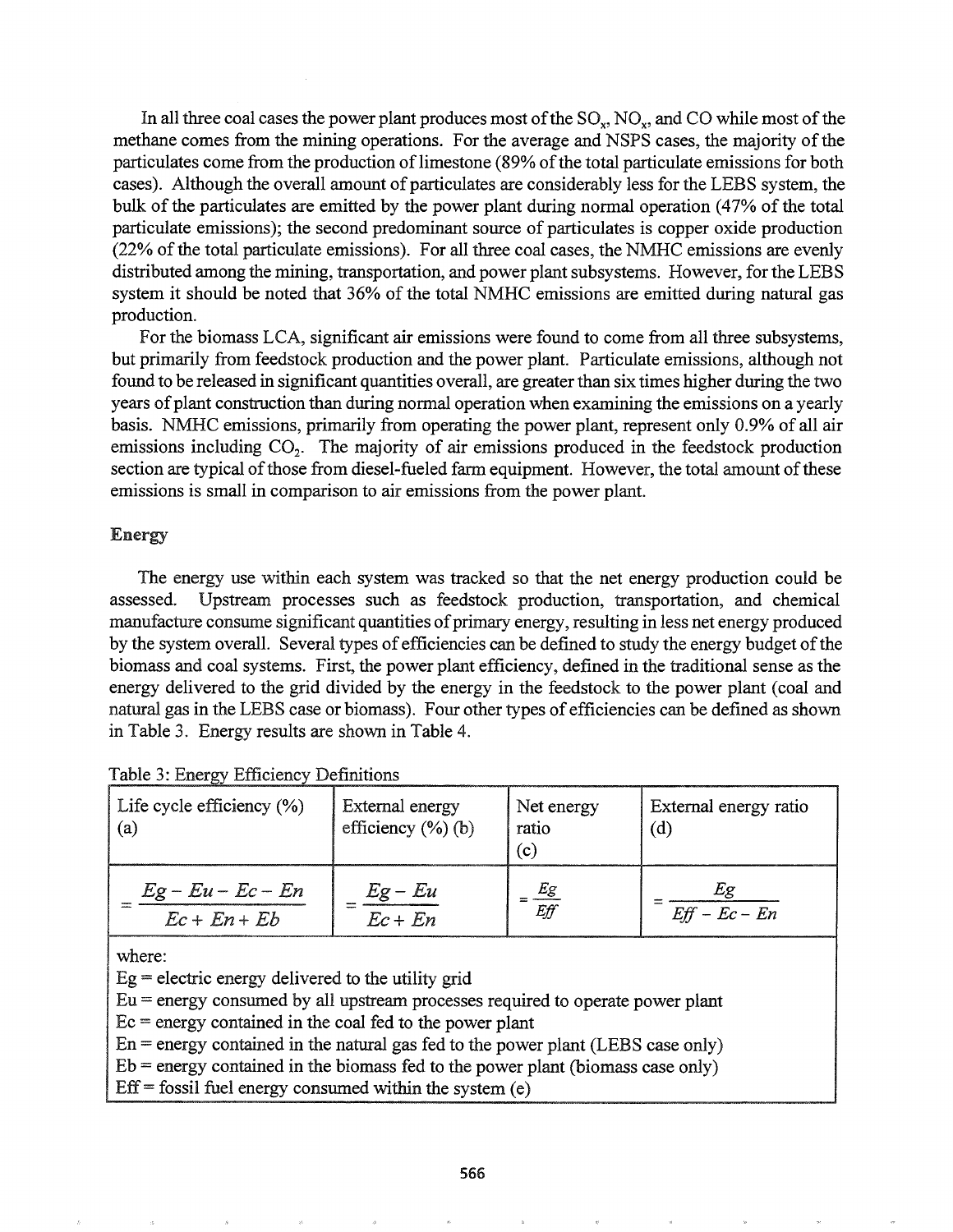- (a) Includes the energy consumed by all of the processes.
- (b) Excludes the heating value of the coal and natural gas feedstock from the life cycle efficiency formula.
- (c) Illustrates how much energy is produced for each unit offossil fuel energy consumed.
- (d) Excludes the energy of the coal and natural gas to the power plant.
- (e) Includes the coal and natural gas fed to the power plant since these resources are consumed within the boundaries of the system.

The net energy ratio is a more accurate and rigorous measure of the net energy yield from the system than the external energy ratio because it accounts for all of the fossil energy inputs. However, the external measures are useful because they indicate the amount of energy consumption by upstream operations.

| Case           | Power plant<br>efficiency<br>$(\%)$ | Life cycle<br>efficiency<br>$(\%)(b)$ | External energy<br>efficiency<br>$(\%)(b)$ | Net energy<br>ratio<br>(b | External<br>energy ratio<br>b, |  |
|----------------|-------------------------------------|---------------------------------------|--------------------------------------------|---------------------------|--------------------------------|--|
| Average        | 32                                  | $-76$                                 | 24                                         | 0.29                      | 5.0                            |  |
| <b>NSPS</b>    | 35                                  | $-73$                                 | 27                                         | 0.31                      | 5.1                            |  |
| <b>LEBS</b>    | 42                                  | -66                                   | 36                                         | 0.38                      | 6.7                            |  |
| <b>Biomass</b> | 37                                  | 35                                    | 35                                         | 15.6                      | 15.6                           |  |

| Table 4: Efficiencies and Energy Ratio Results |  |  |  |
|------------------------------------------------|--|--|--|
|------------------------------------------------|--|--|--|

(a) Efficiencies are on a higher heating value basis.

(b) Biomass LCA numbers for life cycle efficiency and external energy efficiency are the same since by definition renewables are not considered to be consumed within the boundaries ofthe system. The same is true for the net energy ratio and external energy ratio numbers.

Regarding the coal LCA energy results, the large difference between the life cycle efficiency and the external energy efficiency is due solely to the energy contained in the coal used at the power plants. Additionally, the external energy efficiency and external energy ratio indicate that upstream processes are large consumers of energy. In fact, operations related to flue gas clean-up and coal transportation, account for between 3.8% and 4.2% of the total system energy consumption, and between 67.4% and 70.5% of the non-coal energy. Processes involved in the gas clean-up operations include the production, transport, and use of limestone and lime in the average and NSPS systems, and the production, distribution, and combustion of natural gas in the LEBS system. These operations consume between 35.3% and 38.5% of the non-coal energy, and between 2.0% and 2.4% of the total energy of the systems. Transportation of the coal uses similar amounts: between  $30.1\%$ and  $32.2\%$  of non-coal, and  $1.8\%$  of total system energy. For the biomass LCA, feedstock production accounts for 77% of the system energy consumption.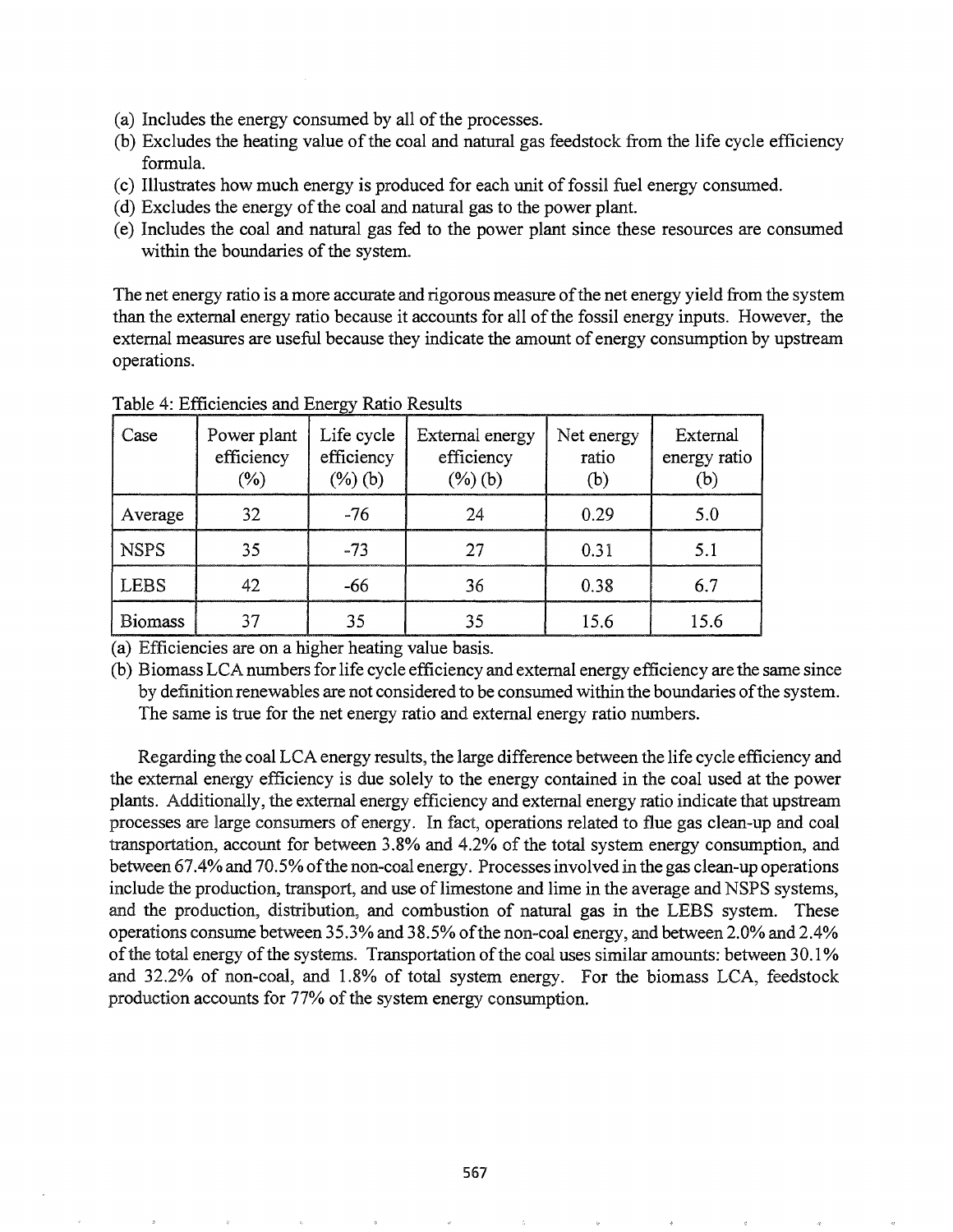### Resources

Fossil fuels, metals, and minerals are used in all ofthe processes steps required to convert coal or biomass to electricity. Table 5 shows the majority ofresources used for each coal and biomass case studied. For all three coal cases, coal is used at the highest rate. For the average and NSPS cases, limestone and oil account for the majority of the remaining resources consumed. For the LEBS case, natural gas and oil account for the majority of the remaining resources consumed. For the biomass LCA, oil, iron, and coal account for 94% by weight of the resources consumed. As expected, the majority of the fossil fuels are consumed by farming operations in feedstock production.

|             | Average       |              | <b>NSPS</b>     |              | <b>LEBS</b>     |              | <b>Biomass</b>  |              |
|-------------|---------------|--------------|-----------------|--------------|-----------------|--------------|-----------------|--------------|
|             | % by<br>wt(a) | g/kWh<br>(b) | $%$ by<br>wt(a) | g/kWh<br>(b) | $%$ by<br>wt(a) | g/kWh<br>(b) | $%$ by<br>wt(a) | g/kWh<br>(b) |
| Coal        | 80.4          | 474.44       | 78.0            | 433.84       | 97.3            | 352.49       | 11.6            | 0.78         |
| Limestone   | 17.4          | 102.84       | 19.7            | 109.49       | 0.0             | 0.04         | 1.1             | 0.07         |
| Oil         | 1.9           | 11.48        | 2.0             | 11.32        | 1.3             | 4.88         | 65.0            | 4.37         |
| Natural gas | 0.2           | 1.25         | 0.2             | 1.26         | 1.3             | 4.53         | 3.6             | 0.24         |
| Iron ore    | 0.0           | 0.11         | 0.0             | 0.11         | 0.0             | 0.095        | 8.6             | 0.58         |
| Iron scrap  | 0.0           | 0.12         | 0.0             | 0.12         | 0.0             | 0.10         | 9.0             | 0.60         |

Table 5: Resource Consumption

(a) Percent of total resource consumption. Not all resources consumed by the system are shown; therefore the numbers do not add up to 100%.

(b) Resource consumption per kWh of net electricity produced averaged over the life of the system.

# Sensitivity Analysis

A sensitivity analysis was used to identify those parameters that most influence the major results of the study. For the coal cases, finding ways to reduce the amount of coal being consumed, by increasing the power plant efficiency, for example, most greatly reduces emissions, resource consumption, and energy use. Changing the coal transportation distance had the second largest effect on the results.

For the biomass LCA, the amount of carbon that is sequestered by the soil at the plantation most strongly affects the net amount of  $CO<sub>2</sub>$  released. Apart from this impact, biomass yield had the largest effect on the amount of resource consumption, net emissions, and energy use for the system. Two other variables that had noticeable effects when increased or decreased were the fossil fuel usage at the plantation and the power plant efficiency. However, for all sensitivity cases studied the life cycle efficiency is not significantly less than the power plant efficiency and the net energy ratio does not drop below 11